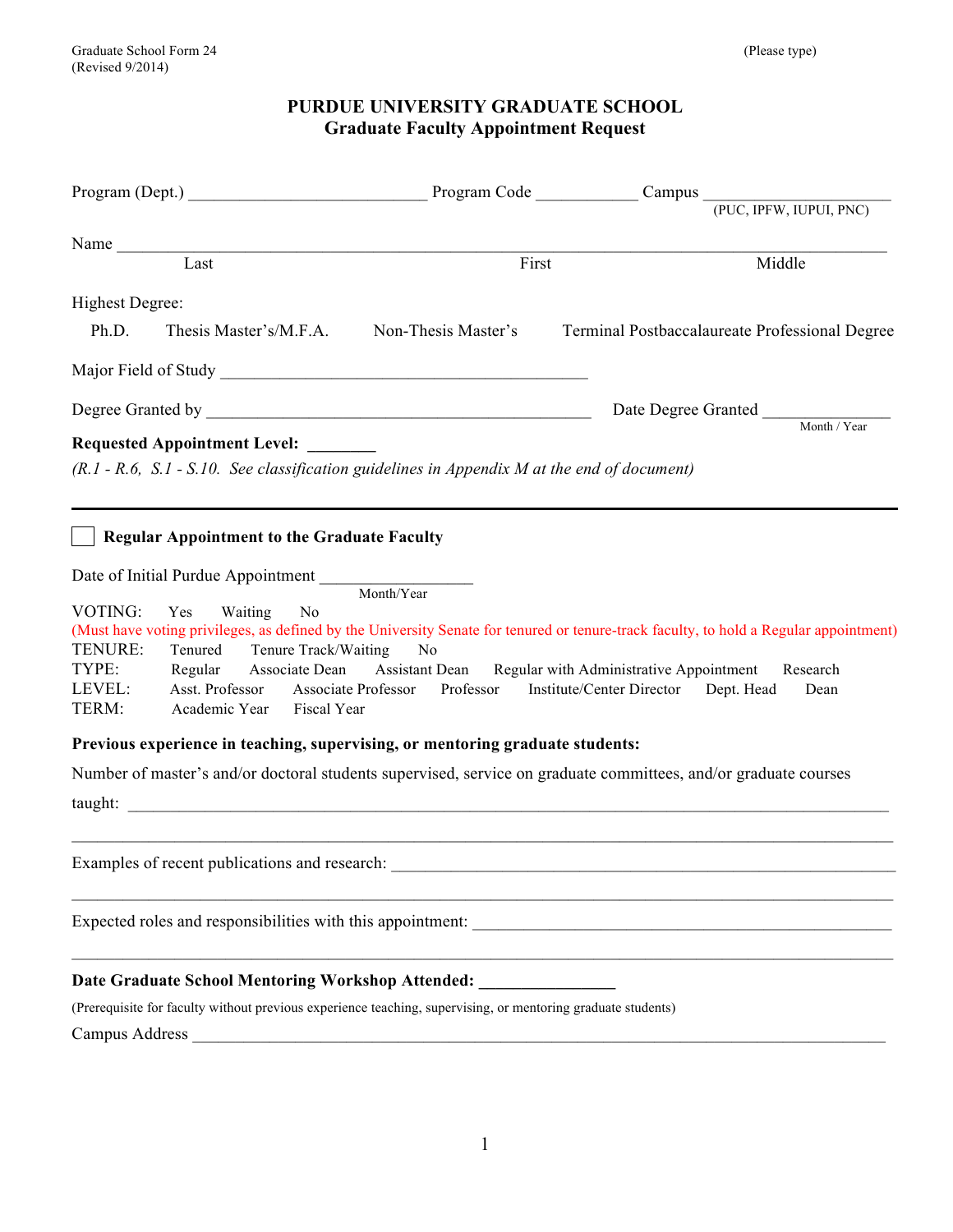|                                        |      | Special Appointment to the Graduate Faculty (for nominees who do not meet the conditions for a Regular appointment) |      |
|----------------------------------------|------|---------------------------------------------------------------------------------------------------------------------|------|
|                                        |      |                                                                                                                     |      |
|                                        |      |                                                                                                                     |      |
|                                        |      |                                                                                                                     |      |
|                                        |      |                                                                                                                     |      |
|                                        |      | Contact information for this Special appointment nominee (mailing address, phone, fax, e-mail, etc.):               |      |
|                                        |      |                                                                                                                     |      |
| Recommended by:                        |      | Approved by:                                                                                                        |      |
| Department Head                        | Date | Graduate Program Regional Campus Representative                                                                     | Date |
| Academic Dean                          | Date | West Lafayette Graduate School Dean                                                                                 | Date |
| To Be Assigned by the Graduate School: |      |                                                                                                                     |      |
| Appointment Level Approved:            |      | Graduate Faculty Identifier                                                                                         |      |

Please forward this form to the Graduate School. An approved copy will be returned to the relevant department/campus.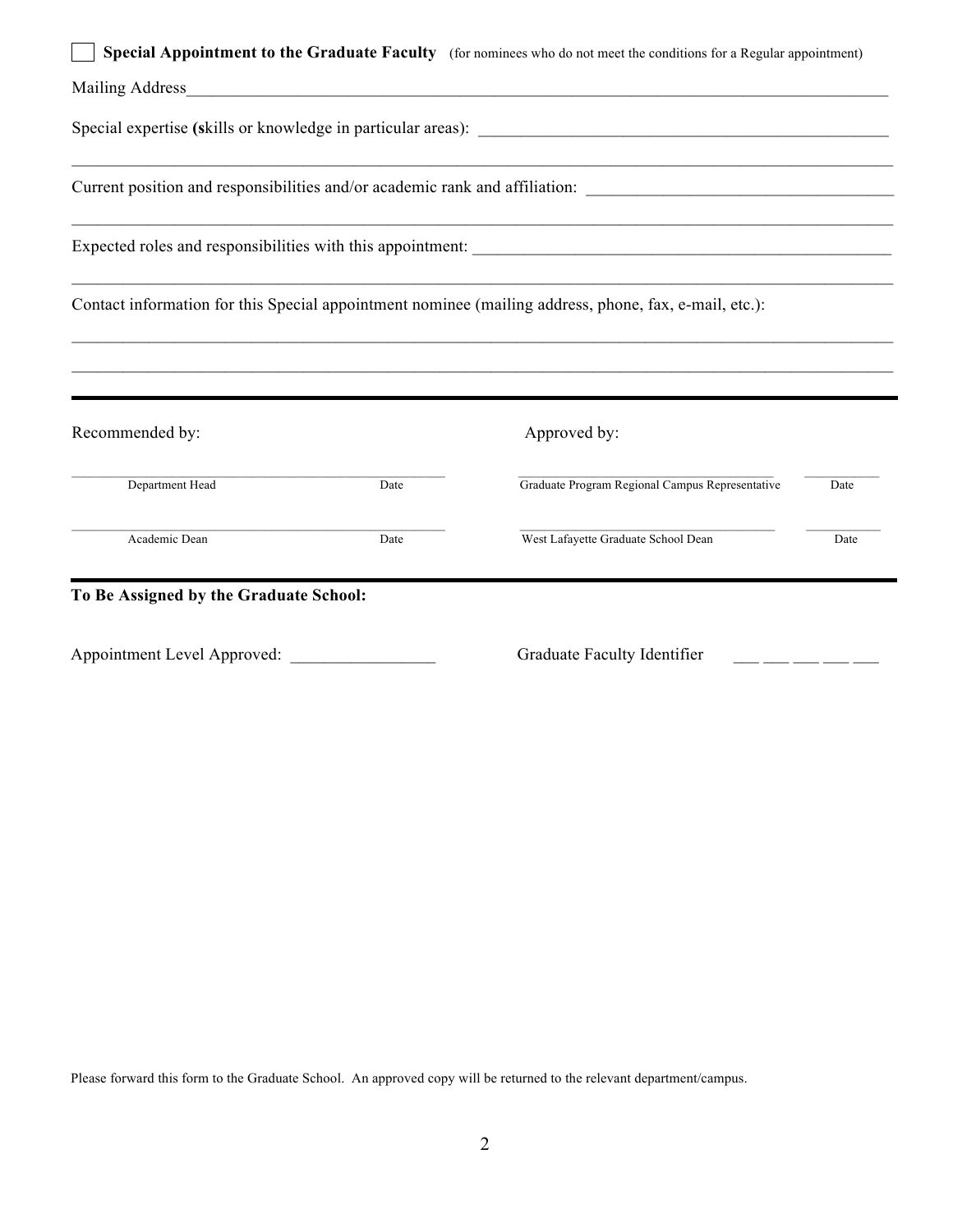## **APPENDIX M**

# **GUIDELINES FOR SERVICE ON GRADUATE DEGREE COMMITTEES**

Service on graduate degree committees is directly related to academic credentials, appointment and tenure status, and experience in research and graduate student mentoring. Graduate Faculty members at Purdue are divided into two major classifications, "Regular" and "Special". To be appointed as a "Regular", the individual must be a tenured or tenure track faculty member at Purdue University who has voting privileges. Exceptions are noted for members of Research Faculty \* who have a formal affiliation with a graduate degree granting academic department at Purdue University and Emeritus Faculty \* members at Purdue University who are actively engaged in research and graduate student mentoring. A "Special" appointment may be approved for an individual who does not meet the conditions required for "Regular" appointment, yet who can contribute special expertise to the work of graduate students.

### **LIST OF CLASSIFICATIONS OF GRADUATE FACULTY SERVING ON GRADUATE STUDENT COMMITTEES**

#### **GRADUATE FACULTY: REGULAR APPOINTMENT**

R.1 Tenured and tenure-track faculty members with an appointment at Purdue University who hold a Ph.D. degree from an accredited institution and have been approved as a "Regular" member of the Graduate Faculty.

R.1 Tenured and tenure-track faculty members with an appointment at Purdue University who hold a terminal post-baccalaureate professional degree from an accredited institution, who have demonstrated experience in both research and student mentoring, and have been

approved as a "Regular" member of the Graduate Faculty.

\* R.2 Research Faculty members at Purdue University (defined by University Senate Document 04-4) who have a Ph.D. from an accredited institution and a formal affiliation with a Ph.D. granting department/school at Purdue University. See Graduate School Policies and Procedures Manual, Section I.E.1.

\* R.2 Emeritus Graduate Faculty members at Purdue University with a Ph.D. who are actively engaged in research and graduate student mentoring.

R. 3A Tenured or tenure-track faculty members at Purdue University who hold a post-master's professional degree (e.g. Doctor of Nursing Practice, Doctor of Audiology, etc.) from an accredited institution and have been approved as a "Regular" member of the Graduate Faculty.

R.3 Tenured and tenure-track faculty members with an appointment at Purdue University who hold a thesis master's degree or master of fine arts degree from an accredited institution and have been approved as a "Regular" member of the Graduate Faculty.

R.4 Tenured and tenure-track faculty members with an appointment at Purdue University who hold a non-thesis master's degree from an accredited institution and have been approved as a "Regular" member of the Graduate Faculty.

\*R.5A Emeritus Graduate Faculty members at Purdue University with a post-master's professional degree who are actively engaged in professional practice and graduate student mentoring.

\* R.5 Emeritus Graduate Faculty members at Purdue University with a thesis master's degree or master of fine arts degree who are actively engaged in research and graduate student mentoring.

\* R.6 Emeritus Graduate Faculty members at Purdue University with a non-thesis master's degree who are engaged in research and graduate student mentoring.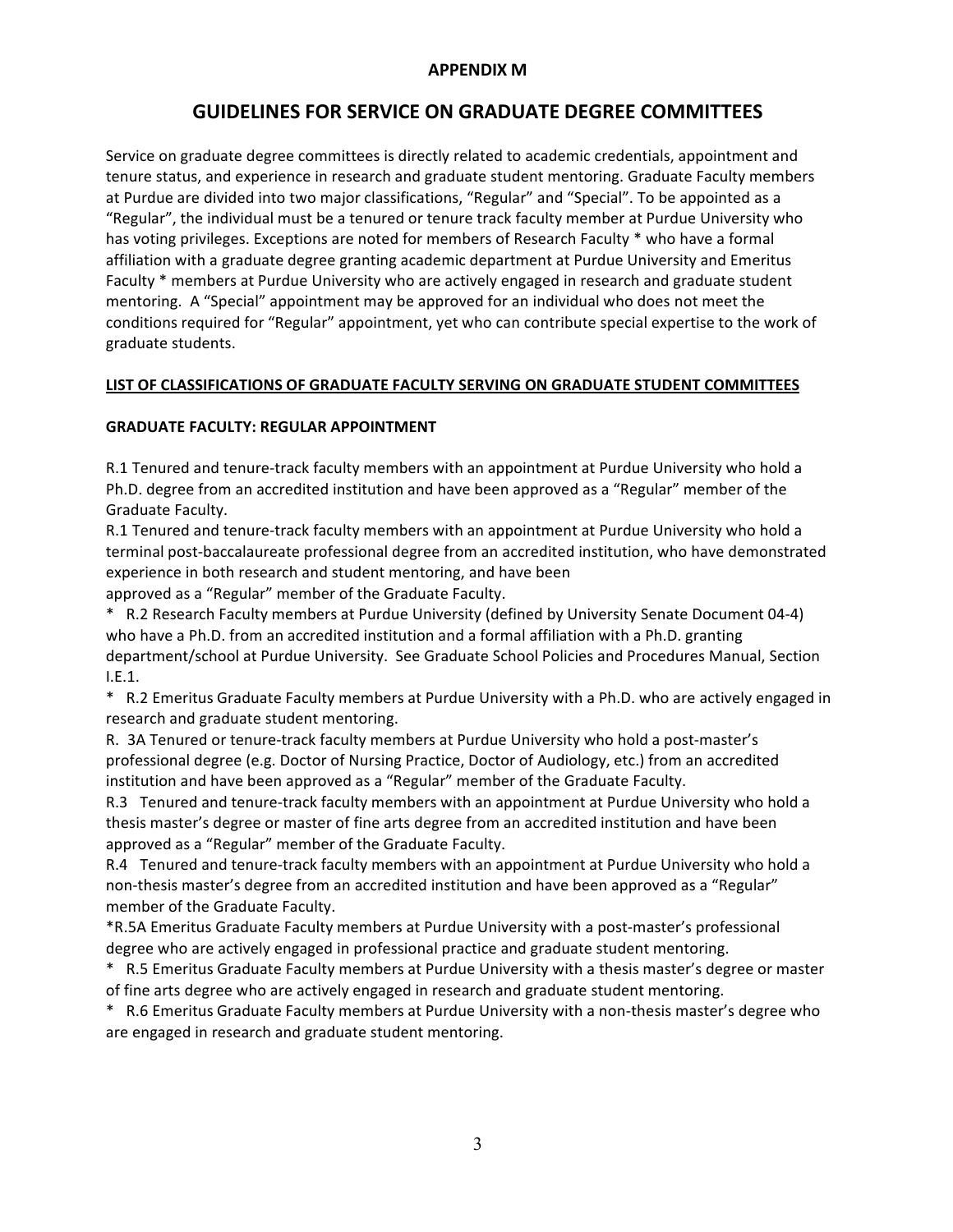#### **GRADUATE FACULTY: SPECIAL APPOINTMENT**

S.1 Clinical Faculty members with a full-time appointment at Purdue University who hold a Ph.D. or terminal post-baccalaureate professional degree from an accredited institution and are engaged in research and Graduate student mentoring.

S.1 Tenured and tenure-track faculty members with an appointment at Purdue University who hold a Ph.D. degree from an accredited institution and who are waiting for certification as a graduate student mentor.

S.2 Research Faculty members with a full-time appointment at Purdue University who hold a Ph.D. from an accredited institution and have no formal affiliation with a Ph.D. granting school/department.

S.2 University faculty members with a Ph.D. from an accredited institution who were "Regular" members of the Graduate Faculty at Purdue University and served as chair/co-chair of Ph.D. committees but who are no longer at Purdue. (See appointment guidelines)

S.3 Qualified individuals outside Purdue University who hold a Ph.D. or a terminal post-baccalaureate professional degree from an accredited institution.

S.4 Full-time or part-time (greater than 50 CUL), permanent, non-tenure track employees at Purdue University who hold a Ph.D. and/or a terminal post-baccalaureate professional degree from an accredited institution, who have experience in research and graduate student mentoring.

S.5A University faculty members with a post-master's professional degree from an accredited institution who were "Regular" members of the Graduate Faculty at Purdue University and served as a chair/cochair of post-master's professional degree committees but are no longer at Purdue. (See appointment guidelines).

S.5A Tenured or tenure-track faculty members with an appointment at Purdue University who hold a post-master's professional degree from an accredited institution and who are waiting for certification as a graduate student mentor.

S.5 University faculty members with a thesis master's degree or master of fine arts degree from an accredited institution who were "Regular" members of the Graduate Faculty at Purdue University and served as chair/co-chair of master's thesis or MFA degree committees but are no longer at Purdue. (See appointment guidelines).

S.5 Tenured and tenure-track faculty members with an appointment at Purdue University who hold a thesis master's degree or master of fine arts degree from an accredited institution and who are waiting for certification as a graduate student mentor.

S.6 University faculty members with a non-thesis master's degree from an accredited institution who were "Regular" members of the Graduate Faculty at Purdue University and served as chair/co-chair of non-thesis master's degree committees but who are no longer at Purdue. (See appointment guidelines). S.6 Tenured and tenure-track faculty members with an appointment at Purdue University who hold a non-thesis master's degree from an accredited institution and who are waiting for certification as a graduate student mentor.

S. 7A Qualified individuals outside Purdue University who hold a post-master's professional degree from an accredited institution.

S.7 7 Qualified individuals outside Purdue University who hold a thesis master's degree or master of fine arts degree from an accredited institution.

S.8 Qualified individuals outside Purdue University who hold a non-thesis master's degree from an accredited institution.

S. 9A Clinical faculty members and other full-time, permanent, non-tenure track employees at Purdue University with a post-master's professional degree.

S.9 Clinical Faculty members and other full-time, permanent, non-tenure track employees at Purdue University with a thesis master's degree, master's of fine arts degree or non-thesis master's degree. S.10 Full- or part-time, permanent, non-tenure track employees at Purdue University who hold a post baccalaureate graduate or professional degree and demonstrated expertise in the course content for which the individual is responsible.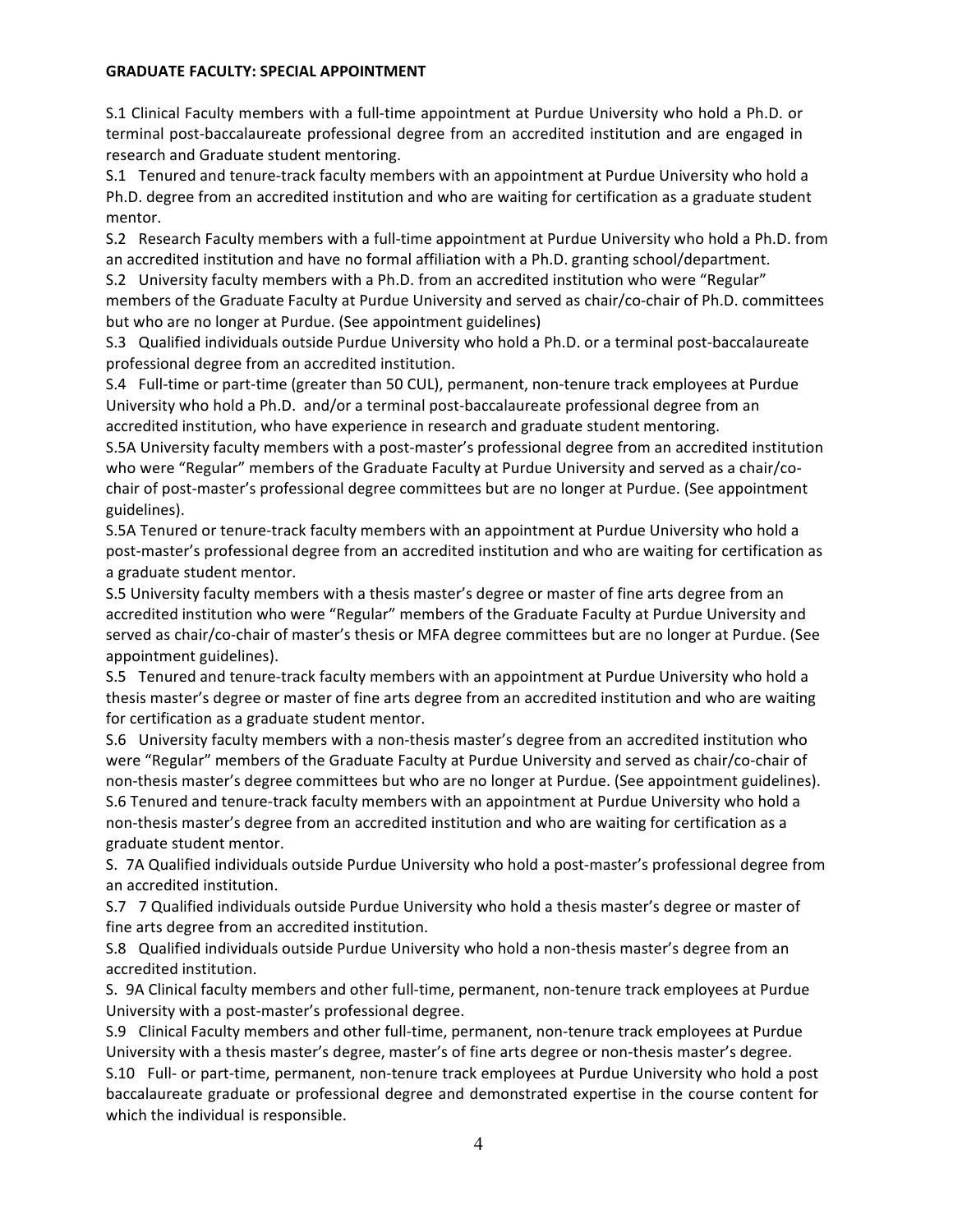### **Service on Ph.D./Doctoral Committees**

1. Qualifications to be a member of a Ph.D./doctoral committee Graduate Faculty Classification R.1, R.2, R.3A, S.1, S.2, S.3, S.4 2. Qualifications to be a Ph.D./doctoral committee co-chair Graduate Faculty Classification R.1, R.2, R3A, S.1, S.2, S.3 3. Qualifications to be a Ph.D./doctoral committee chair Graduate Faculty Classification R.1, R.2

### **Service on Post-Master's Professional Degree Committees**

1. Qualifications to be a member of a Post-Master's Professional degree committee Graduate Faculty Classification

R.1, R.2, R.3A, R.3, R.5A, S.1, S.2, S.3, S.4, S.5A, S.5, S7A, S.7, S.9A

2. Qualifications to be a member of a Post-Master's Professional degree committee co-chair Graduate Faculty Classification

R.1, R.2, R.3A, R.3, R.5A, S.1, S.2, S.3, S.5A, S.5, S7A, S.7

3. Qualifications to be a member of a Post-Master's Professional degree committee chair Graduate Faculty Classification

R.1, R.2, R.3A, R.5A

### **Service on Thesis Master's and Master's of Fine Arts (MFA) Degree Committees**

1. Qualifications to be a member of a thesis master's and MFA degree committees Graduate Faculty Classification R.1, R.2, R.3A, R.3, R.4, R.5A, R.5, S.1, S.2, S.3, S.4, S. 5A, S.5, S.6, S.7A, S.7, S.9A, S.9 2. Qualifications to be a thesis master's and MFA degree committee co-chair Graduate Faculty Classification R.1, R.2, R.3A, R.3, R.4, R.5A, R.5, S.1, S.2, S.3, S.4, S.5A, S.5, S.7A, S.7 3. Qualifications to be a thesis master's and MFA degree committee chair Graduate Faculty Classification R.1, R.2, R.3A, R.3, R.5A, R.5, S.1

### **Service on Non-Thesis Master's Degree Committees**

1. Qualifications to be a member of a non-thesis master's degree committee Graduate Faculty Classification R.1, R.2, R.3A, R.3, R.4, R.5A, R.5, R.6, S.1, S.2, S.3, S.4, S.5A, S.5, S.6, S.7A, S.7, S.8, S. 9A, S.9 2. Qualifications to be a non-thesis master's degree committee co-chair Graduate Faculty Classification R.1, R.2, R.3A, R.3, R.4, R.5A, R.5, R.6, S.1, S.2, S.3, S.4, S.5A, S.5, S.6, S.7A, S.7, S.8 3. Qualifications to be a non-thesis master's degree committee chair Graduate Faculty Classification R.1, R.2, R.3A, R.3, R.4, R.5A, R.5, R.6, S.1